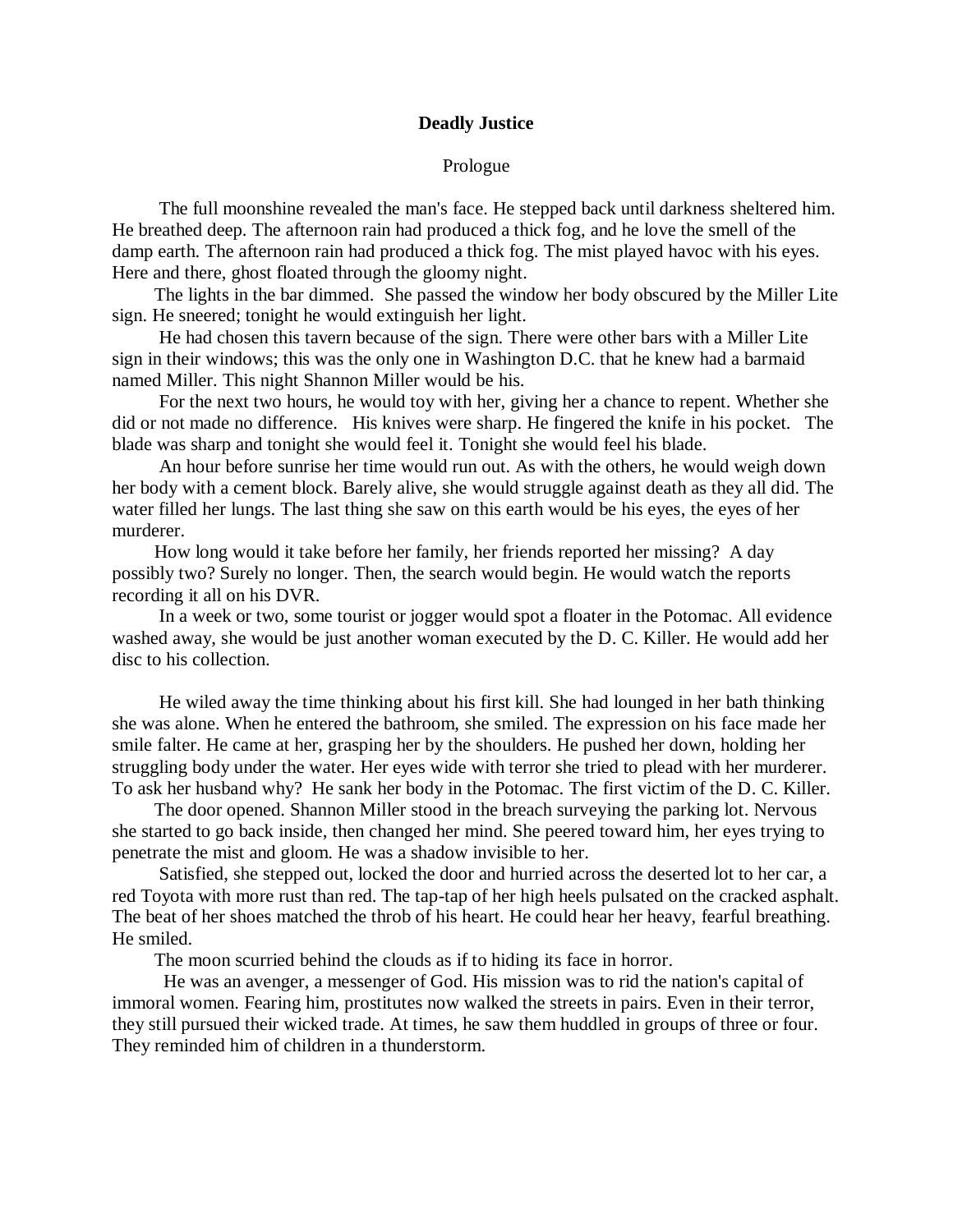Like a spirit, he crept in her direction. The only light was cast by the Miller Lite sign and a distant street lamp. The light in the parking lot had burned out weeks ago throwing it into darkness.

 He stalked her as a lion does its prey. He moved slowly, silently, low to the ground, keeping the car between them. His dark running suit blended with the night. He was the Dark Angel. The Angel of Death. In another life, he had passed over Egypt killing the firstborn of those not chosen by God.

Her eyes darted in every direction still she didn't see him. He was invisible.

Her hands shook as she tried to get the key in the door. The 11o'clock news reported they had found another one. If he stuck with his pattern, the D. C. Killer would strike again tonight. By morning, a woman would be dead. She prayed it wouldn't be her.

 She fumbled, dropping the key ring. She stooped to pick it up, her head turning in every direction, her ears alert to every sound. Without seeing him, she sensed him. She lowered her eyes, trying again successfully this time. She turned the key. There was click. She sighed; unaware that she had been holding her breath. The dome light flashed as she opened the door.

 He was on her in an instant. Their bodies slammed against the door. The light blinked out. He held her in an iron grip. One hand over her mouth and the blade poking into her left breast.

"Move and I'll kill you." He growled.

 She moaned. Tears obscured her vision, coursing down her cheeks, smearing her mascara and dripping off her chin. Her body trembled.

"Please don't hurt me." The words cracked through her parched lips.

He grinned. His face twisted into a deadly smile. "Tonight I'm going to save you."

For the next two hours, she suffered tortures no woman

should endure. Her body cried out in protest, her voice silent, stopped by the duct tape covering her mouth.

 By 4 AM his work was done. She had paid for her sins with her blood. He took the duct tape off her mouth, wrists and ankles. Lovingly he replaced her clothes. She was she was pure now. Now she was a child of God.

 The rope was standard sold in any hardware store. The concrete block came from behind the bar.

Dawn was an hour away. He rowed to the middle of the river.

Giving her a kiss, he pushed her body into the water. She awoke struggling against death. She sank down her eyes wide with terror. The water enveloped her. The concrete block pulled her out of his sight. He waited two minutes counting off the seconds, and then he rowed rapidly to shore.

No time. He stashed the old rowboat under the aged willow tree where he had found it two days before. The blood soaked running suit went into a dumpster, the gloves into another. He knew the schedule. By 10 AM, they'd be on their way to the landfill. Good luck finding them.

 At the townhouse, he showered shaved and changed into a dark blue suit, white shirt, and red tie. It was going to be a great day. One the most important days of his life. He felt